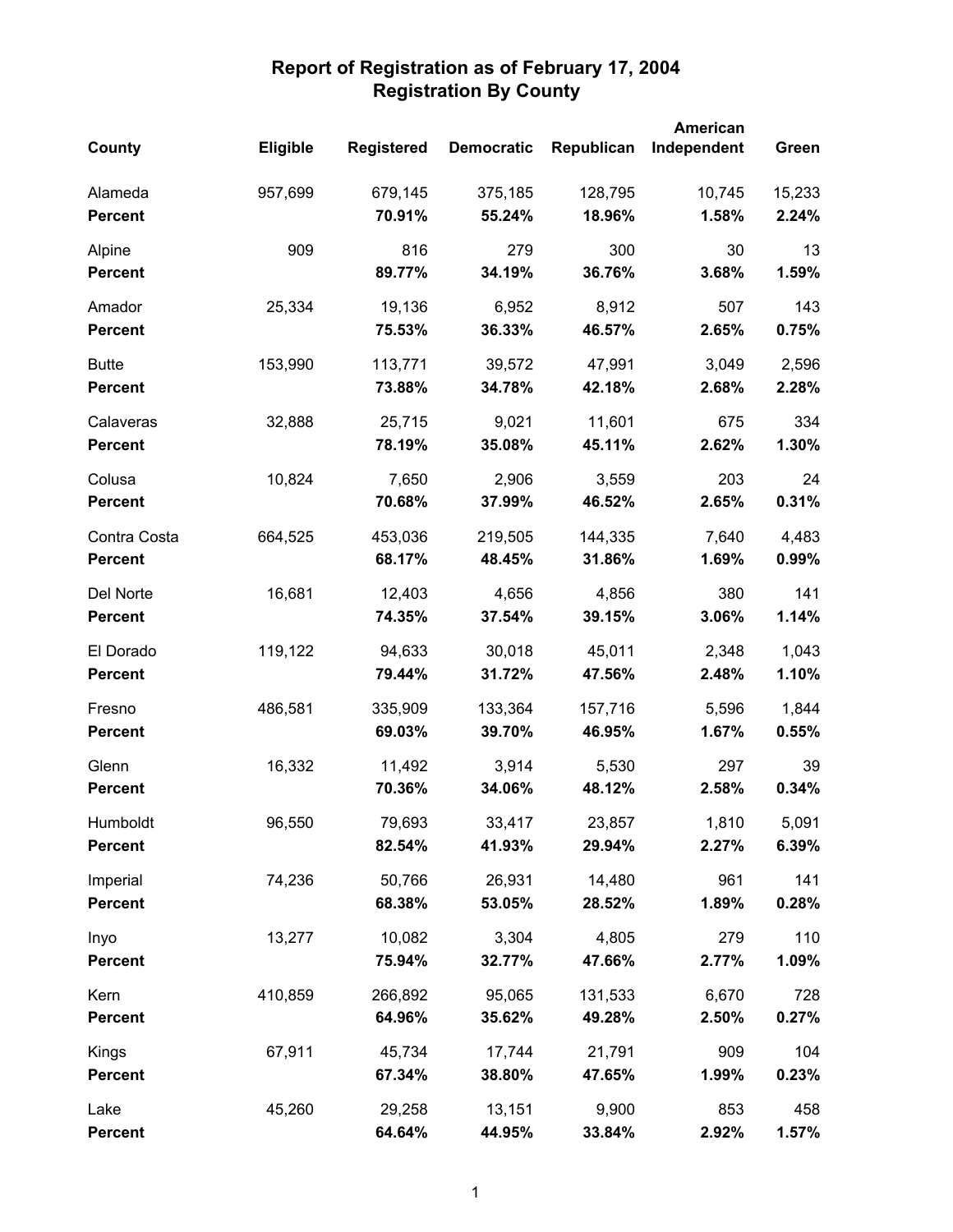|                                |                | Peace and          |                |                      | <b>Declined to</b> |  |  |
|--------------------------------|----------------|--------------------|----------------|----------------------|--------------------|--|--|
| County                         | Libertarian    | <b>Natural Law</b> | Freedom        | <b>Miscellaneous</b> | <b>State</b>       |  |  |
| Alameda                        | 3,367          | 1,882              | 3,813          | 5,716                | 134,409            |  |  |
| <b>Percent</b>                 | 0.50%          | 0.28%              | 0.56%          | 0.84%                | 19.79%             |  |  |
| Alpine                         | 6              | 0                  | 3              | 5                    | 180                |  |  |
| <b>Percent</b>                 | 0.74%          | 0.00%              | 0.37%          | 0.61%                | 22.06%             |  |  |
| Amador                         | 127            | 14                 | 40             | 224                  | 2,217              |  |  |
| <b>Percent</b>                 | 0.66%          | 0.07%              | 0.21%          | 1.17%                | 11.59%             |  |  |
| <b>Butte</b>                   | 817            | 102                | 606            | 815                  | 18,223             |  |  |
| <b>Percent</b>                 | 0.72%          | 0.09%              | 0.53%          | 0.72%                | 16.02%             |  |  |
| Calaveras<br><b>Percent</b>    | 341<br>1.33%   | 24<br>0.09%        | 73<br>0.28%    | 113<br>0.44%         | 3,533<br>13.74%    |  |  |
|                                |                |                    |                |                      |                    |  |  |
| Colusa<br><b>Percent</b>       | 33<br>0.43%    | 3<br>0.04%         | 20<br>0.26%    | 16<br>0.21%          | 886<br>11.58%      |  |  |
|                                |                |                    |                |                      |                    |  |  |
| Contra Costa<br><b>Percent</b> | 2,141<br>0.47% | 648<br>0.14%       | 1,187<br>0.26% | 3,540<br>0.78%       | 69,557<br>15.35%   |  |  |
|                                |                |                    |                |                      |                    |  |  |
| Del Norte<br><b>Percent</b>    | 91<br>0.73%    | 9<br>0.07%         | 43<br>0.35%    | 101<br>0.81%         | 2,126<br>17.14%    |  |  |
| El Dorado                      | 674            | 76                 | 287            | 703                  | 14,473             |  |  |
| <b>Percent</b>                 | 0.71%          | 0.08%              | 0.30%          | 0.74%                | 15.29%             |  |  |
| Fresno                         | 1,229          | 262                | 549            | 637                  | 34,712             |  |  |
| <b>Percent</b>                 | 0.37%          | 0.08%              | 0.16%          | 0.19%                | 10.33%             |  |  |
| Glenn                          | 42             | 9                  | 44             | 32                   | 1,585              |  |  |
| <b>Percent</b>                 | 0.37%          | 0.08%              | 0.38%          | 0.28%                | 13.79%             |  |  |
| Humboldt                       | 740            | 140                | 316            | 289                  | 14,033             |  |  |
| <b>Percent</b>                 | 0.93%          | 0.18%              | 0.40%          | 0.36%                | 17.61%             |  |  |
| Imperial                       | 174            | 64                 | 228            | 276                  | 7,511              |  |  |
| <b>Percent</b>                 | 0.34%          | 0.13%              | 0.45%          | 0.54%                | 14.80%             |  |  |
| Inyo                           | 68             | 5                  | 31             | 49                   | 1,431              |  |  |
| <b>Percent</b>                 | 0.67%          | 0.05%              | 0.31%          | 0.49%                | 14.19%             |  |  |
| Kern                           | 1,333          | 206                | 528            | 631                  | 30,198             |  |  |
| <b>Percent</b>                 | 0.50%          | 0.08%              | 0.20%          | 0.24%                | 11.31%             |  |  |
| Kings                          | 123            | 42                 | 29             | 502                  | 4,490              |  |  |
| <b>Percent</b>                 | 0.27%          | 0.09%              | 0.06%          | 1.10%                | 9.82%              |  |  |
| Lake                           | 198            | 27                 | 99             | 110                  | 4,462              |  |  |
| <b>Percent</b>                 | 0.68%          | 0.09%              | 0.34%          | 0.38%                | 15.25%             |  |  |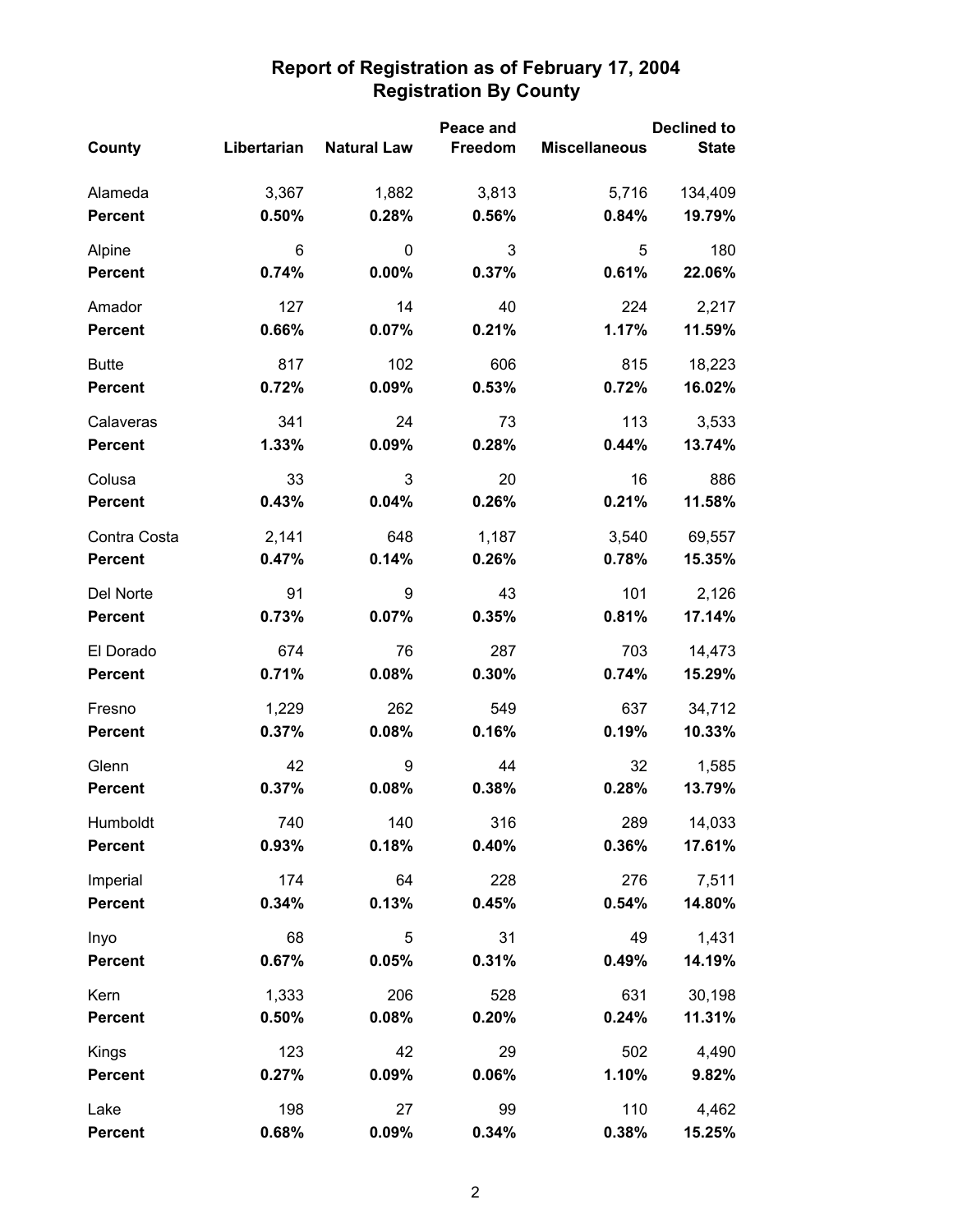|                |           |                   |                   |            | American    |        |
|----------------|-----------|-------------------|-------------------|------------|-------------|--------|
| County         | Eligible  | <b>Registered</b> | <b>Democratic</b> | Republican | Independent | Green  |
| Lassen         | 17,125    | 13,905            | 4,435             | 6,206      | 575         | 61     |
| <b>Percent</b> |           | 81.20%            | 31.90%            | 44.63%     | 4.14%       | 0.44%  |
| Los Angeles    | 5,628,181 | 3,682,950         | 1,880,047         | 1,023,873  | 60,330      | 27,242 |
| <b>Percent</b> |           | 65.44%            | 51.05%            | 27.80%     | 1.64%       | 0.74%  |
| Madera         | 71,120    | 44,984            | 16,000            | 22,629     | 888         | 227    |
| <b>Percent</b> |           | 63.25%            | 35.57%            | 50.30%     | 1.97%       | 0.50%  |
| Marin          | 176,059   | 141,834           | 71,764            | 35,577     | 2,412       | 3,846  |
| <b>Percent</b> |           | 80.56%            | 50.60%            | 25.08%     | 1.70%       | 2.71%  |
| Mariposa       | 13,814    | 10,611            | 3,482             | 5,090      | 292         | 148    |
| <b>Percent</b> |           | 76.81%            | 32.82%            | 47.97%     | 2.75%       | 1.39%  |
| Mendocino      | 61,017    | 47,071            | 21,683            | 12,459     | 1,203       | 2,592  |
| <b>Percent</b> |           | 77.14%            | 46.06%            | 26.47%     | 2.56%       | 5.51%  |
| Merced         | 125,284   | 90,867            | 42,196            | 38,290     | 1,506       | 307    |
| <b>Percent</b> |           | 72.53%            | 46.44%            | 42.14%     | 1.66%       | 0.34%  |
| Modoc          | 6,614     | 5,188             | 1,762             | 2,537      | 152         | 24     |
| <b>Percent</b> |           | 78.44%            | 33.96%            | 48.90%     | 2.93%       | 0.46%  |
| Mono           | 9,376     | 6,355             | 1,985             | 2,644      | 200         | 140    |
| <b>Percent</b> |           | 67.78%            | 31.24%            | 41.61%     | 3.15%       | 2.20%  |
| Monterey       | 227,238   | 149,058           | 70,682            | 49,665     | 2,857       | 1,478  |
| <b>Percent</b> |           | 65.60%            | 47.42%            | 33.32%     | 1.92%       | 0.99%  |
| Napa           | 87,517    | 64,000            | 29,263            | 21,436     | 1,436       | 941    |
| <b>Percent</b> |           | 73.13%            | 45.72%            | 33.49%     | 2.24%       | 1.47%  |
| Nevada         | 72,436    | 60,180            | 19,205            | 27,147     | 1,348       | 1,663  |
| <b>Percent</b> |           | 83.08%            | 31.91%            | 45.11%     | 2.24%       | 2.76%  |
| Orange         | 1,797,891 | 1,384,086         | 426,223           | 674,421    | 26,741      | 8,065  |
| <b>Percent</b> |           | 76.98%            | 30.79%            | 48.73%     | 1.93%       | 0.58%  |
| Placer         | 202,410   | 165,429           | 48,377            | 86,608     | 3,123       | 1,306  |
| <b>Percent</b> |           | 81.73%            | 29.24%            | 52.35%     | 1.89%       | 0.79%  |
| Plumas         | 15,882    | 13,104            | 4,553             | 5,760      | 412         | 116    |
| <b>Percent</b> |           | 82.51%            | 34.75%            | 43.96%     | 3.14%       | 0.89%  |
| Riverside      | 1,065,980 | 663,814           | 228,198           | 322,247    | 13,829      | 2,577  |
| <b>Percent</b> |           | 62.27%            | 34.38%            | 48.54%     | 2.08%       | 0.39%  |
| Sacramento     | 869,737   | 593,544           | 257,266           | 214,608    | 12,681      | 5,816  |
| <b>Percent</b> |           | 68.24%            | 43.34%            | 36.16%     | 2.14%       | 0.98%  |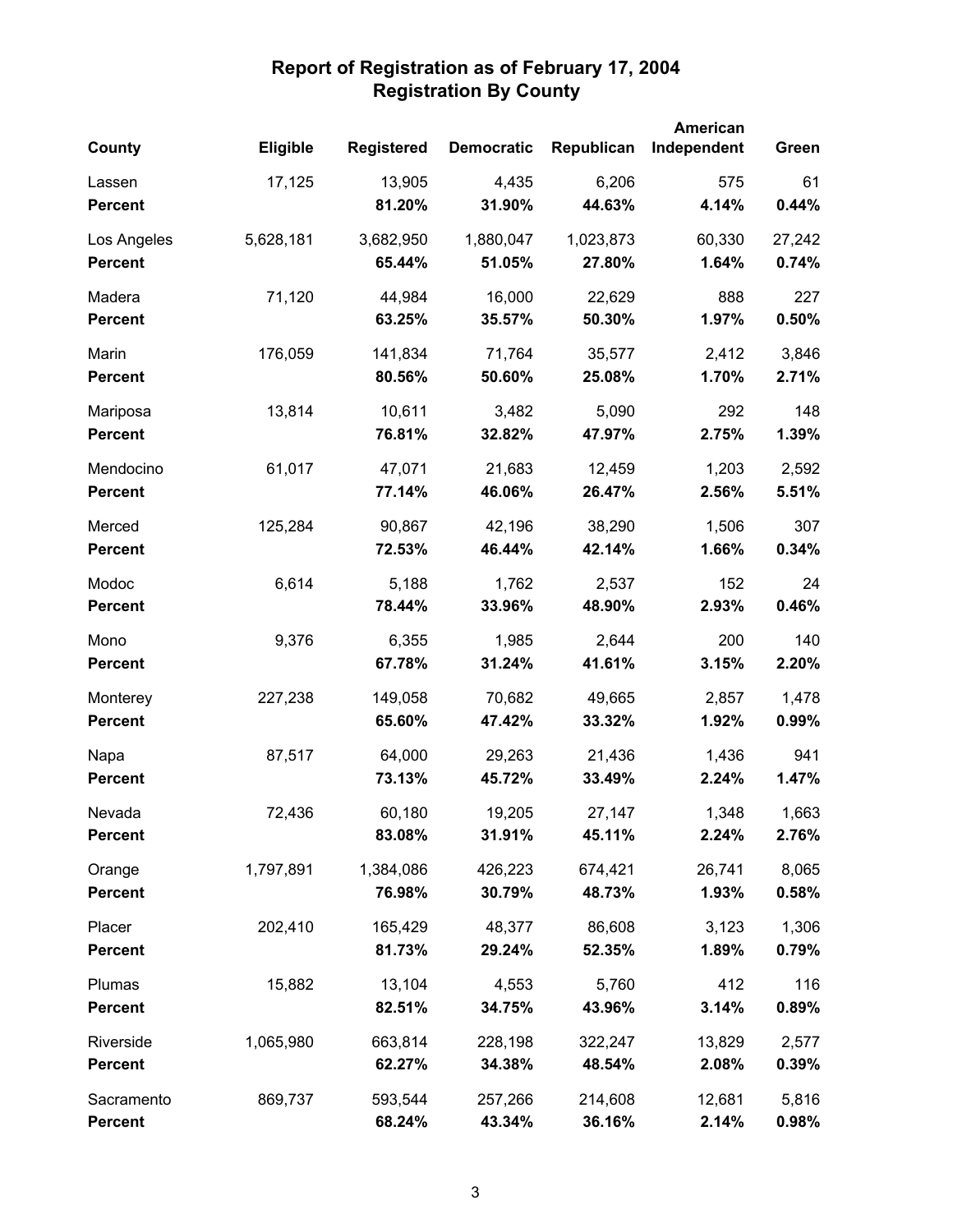|                |             |                    | Peace and |                      | <b>Declined to</b> |
|----------------|-------------|--------------------|-----------|----------------------|--------------------|
| County         | Libertarian | <b>Natural Law</b> | Freedom   | <b>Miscellaneous</b> | <b>State</b>       |
| Lassen         | 91          | 15                 | 26        | 68                   | 2,428              |
| <b>Percent</b> | 0.65%       | 0.11%              | 0.19%     | 0.49%                | 17.46%             |
| Los Angeles    | 18,336      | 10,906             | 30,693    | 24,633               | 606,890            |
| <b>Percent</b> | 0.50%       | 0.30%              | 0.83%     | 0.67%                | 16.48%             |
| Madera         | 206         | 37                 | 49        | 208                  | 4,740              |
| <b>Percent</b> | 0.46%       | 0.08%              | 0.11%     | 0.46%                | 10.54%             |
| Marin          | 781         | 161                | 358       | 535                  | 26,400             |
| <b>Percent</b> | 0.55%       | 0.11%              | 0.25%     | 0.38%                | 18.61%             |
| Mariposa       | 74          | 8                  | 28        | 180                  | 1,309              |
| <b>Percent</b> | 0.70%       | 0.08%              | 0.26%     | 1.70%                | 12.34%             |
| Mendocino      | 379         | 57                 | 285       | 313                  | 8,100              |
| <b>Percent</b> | 0.81%       | 0.12%              | 0.61%     | 0.66%                | 17.21%             |
| Merced         | 245         | 45                 | 149       | 140                  | 7,989              |
| <b>Percent</b> | 0.27%       | 0.05%              | 0.16%     | 0.15%                | 8.79%              |
| Modoc          | 35          | 4                  | 5         | 13                   | 656                |
| <b>Percent</b> | 0.67%       | 0.08%              | 0.10%     | 0.25%                | 12.64%             |
| Mono           | 67          | 4                  | 17        | 0                    | 1,298              |
| <b>Percent</b> | 1.05%       | 0.06%              | 0.27%     | 0.00%                | 20.42%             |
| Monterey       | 693         | 162                | 390       | 443                  | 22,688             |
| <b>Percent</b> | 0.46%       | 0.11%              | 0.26%     | 0.30%                | 15.22%             |
| Napa           | 410         | 65                 | 134       | 586                  | 9,729              |
| <b>Percent</b> | 0.64%       | 0.10%              | 0.21%     | 0.92%                | 15.20%             |
| Nevada         | 519         | 50                 | 114       | 294                  | 9,840              |
| <b>Percent</b> | 0.86%       | 0.08%              | 0.19%     | 0.49%                | 16.35%             |
| Orange         | 9,896       | 2,735              | 3,555     | 6,702                | 225,748            |
| <b>Percent</b> | 0.71%       | 0.20%              | 0.26%     | 0.48%                | 16.31%             |
| Placer         | 1,035       | 85                 | 265       | 519                  | 24,111             |
| <b>Percent</b> | 0.63%       | 0.05%              | 0.16%     | 0.31%                | 14.57%             |
| Plumas         | 87          | 13                 | 36        | 0                    | 2,127              |
| <b>Percent</b> | 0.66%       | 0.10%              | 0.27%     | 0.00%                | 16.23%             |
| Riverside      | 3,345       | 948                | 2,175     | 4,417                | 86,078             |
| <b>Percent</b> | 0.50%       | 0.14%              | 0.33%     | 0.67%                | 12.97%             |
| Sacramento     | 2,981       | 628                | 4,718     | 2,094                | 92,752             |
| <b>Percent</b> | 0.50%       | 0.11%              | 0.79%     | 0.35%                | 15.63%             |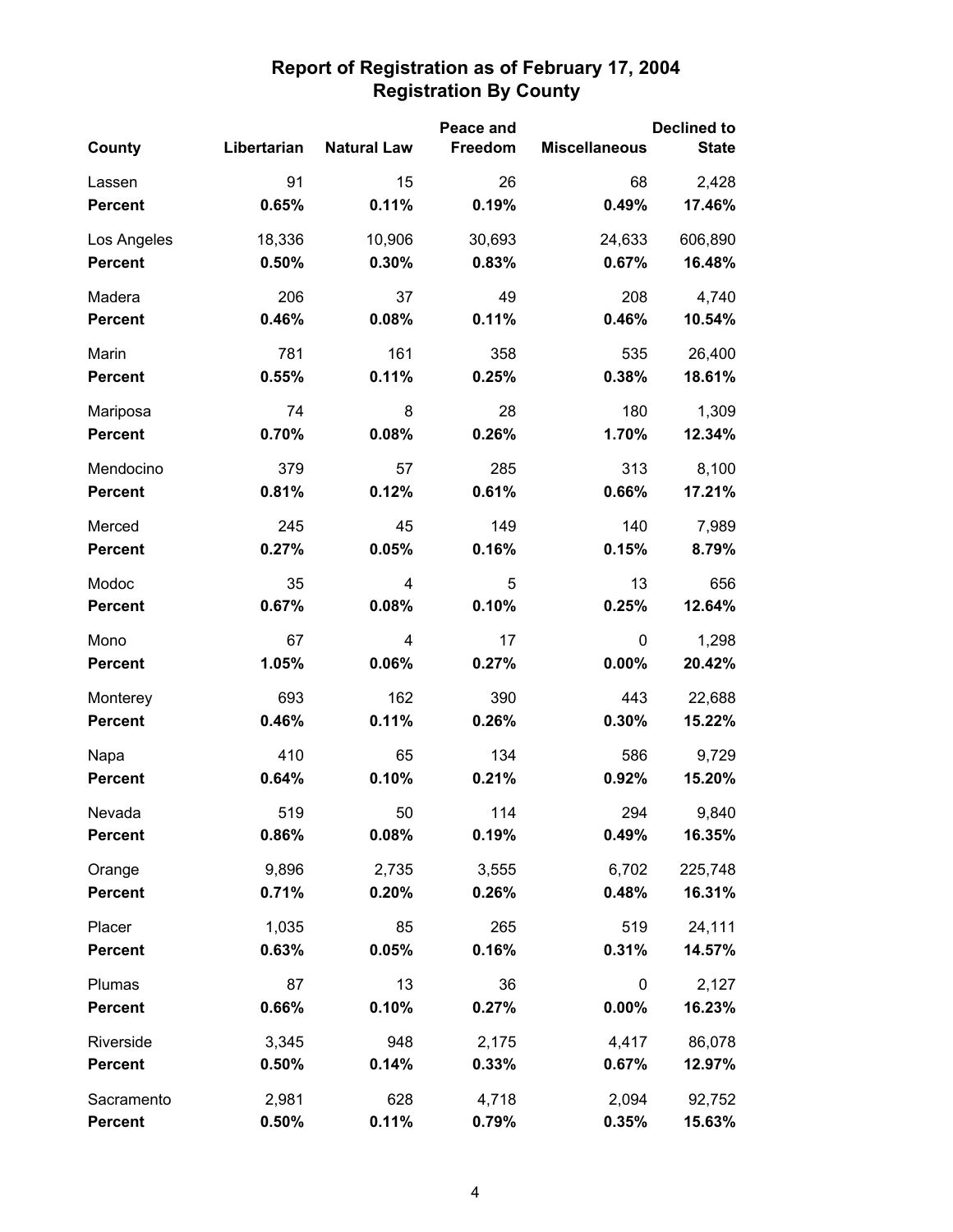|                 |           |                   |                   |            | American    |        |
|-----------------|-----------|-------------------|-------------------|------------|-------------|--------|
| County          | Eligible  | <b>Registered</b> | <b>Democratic</b> | Republican | Independent | Green  |
| San Benito      | 33,730    | 26,007            | 11,697            | 8,965      | 588         | 214    |
| <b>Percent</b>  |           | 77.10%            | 44.98%            | 34.47%     | 2.26%       | 0.82%  |
| San Bernardino  | 1,112,590 | 649,501           | 252,314           | 282,657    | 15,251      | 2,721  |
| <b>Percent</b>  |           | 58.38%            | 38.85%            | 43.52%     | 2.35%       | 0.42%  |
| San Diego       | 1,946,993 | 1,336,353         | 460,762           | 554,113    | 30,076      | 10,878 |
| <b>Percent</b>  |           | 68.64%            | 34.48%            | 41.46%     | 2.25%       | 0.81%  |
| San Francisco   | 570,808   | 448,948           | 243,412           | 55,243     | 7,552       | 15,039 |
| <b>Percent</b>  |           | 78.65%            | 54.22%            | 12.30%     | 1.68%       | 3.35%  |
| San Joaquin     | 376,088   | 248,786           | 104,401           | 112,059    | 3,826       | 935    |
| <b>Percent</b>  |           | 66.15%            | 41.96%            | 45.04%     | 1.54%       | 0.38%  |
| San Luis Obispo | 185,306   | 139,830           | 47,801            | 61,191     | 3,239       | 2,476  |
| <b>Percent</b>  |           | 75.46%            | 34.19%            | 43.76%     | 2.32%       | 1.77%  |
| San Mateo       | 462,078   | 330,179           | 164,539           | 85,660     | 6,010       | 3,967  |
| <b>Percent</b>  |           | 71.46%            | 49.83%            | 25.94%     | 1.82%       | 1.20%  |
| Santa Barbara   | 265,860   | 188,432           | 74,603            | 70,233     | 3,680       | 3,411  |
| <b>Percent</b>  |           | 70.88%            | 39.59%            | 37.27%     | 1.95%       | 1.81%  |
| Santa Clara     | 1,045,959 | 783,890           | 354,019           | 225,718    | 14,667      | 7,148  |
| <b>Percent</b>  |           | 74.94%            | 45.16%            | 28.79%     | 1.87%       | 0.91%  |
| Santa Cruz      | 173,750   | 132,307           | 68,172            | 29,616     | 2,202       | 5,754  |
| <b>Percent</b>  |           | 76.15%            | 51.53%            | 22.38%     | 1.66%       | 4.35%  |
| Shasta          | 125,725   | 88,273            | 28,104            | 43,191     | 2,494       | 524    |
| <b>Percent</b>  |           | 70.21%            | 31.84%            | 48.93%     | 2.83%       | 0.59%  |
| Sierra          | 2,652     | 2,246             | 722               | 960        | 87          | 20     |
| <b>Percent</b>  |           | 84.69%            | 32.15%            | 42.74%     | 3.87%       | 0.89%  |
| Siskiyou        | 32,652    | 26,564            | 9,734             | 11,091     | 807         | 254    |
| <b>Percent</b>  |           | 81.35%            | 36.64%            | 41.75%     | 3.04%       | 0.96%  |
| Solano          | 266,188   | 171,543           | 83,566            | 52,264     | 3,515       | 1,109  |
| <b>Percent</b>  |           | 64.44%            | 48.71%            | 30.47%     | 2.05%       | 0.65%  |
| Sonoma          | 325,316   | 231,038           | 115,454           | 64,664     | 4,357       | 6,831  |
| <b>Percent</b>  |           | 71.02%            | 49.97%            | 27.99%     | 1.89%       | 2.96%  |
| Stanislaus      | 300,535   | 202,259           | 86,479            | 87,369     | 3,653       | 743    |
| <b>Percent</b>  |           | 67.30%            | 42.76%            | 43.20%     | 1.81%       | 0.37%  |
| Sutter          | 52,513    | 39,205            | 12,956            | 19,819     | 884         | 135    |
| <b>Percent</b>  |           | 74.66%            | 33.05%            | 50.55%     | 2.25%       | 0.34%  |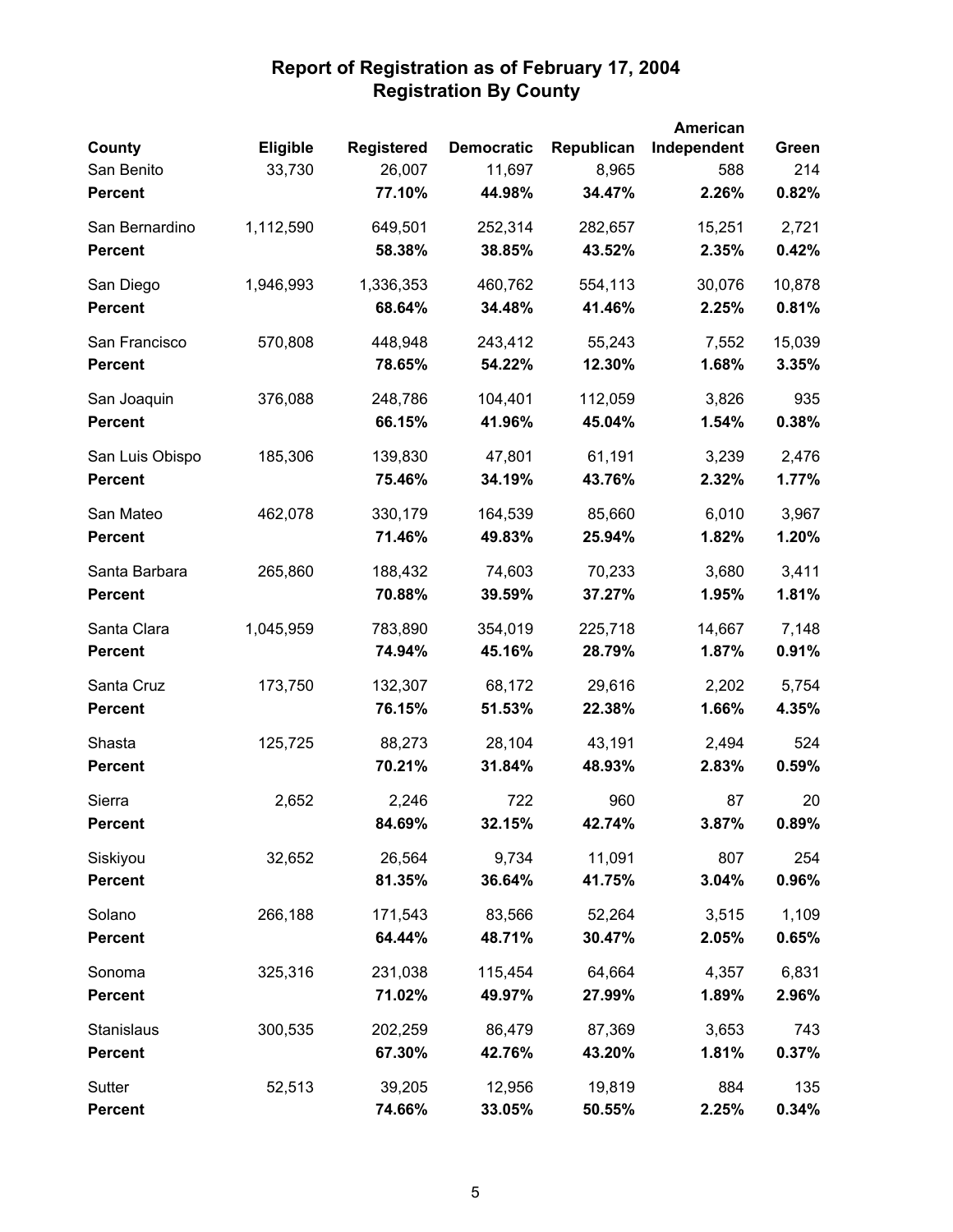|                 |             |                    | Peace and |                      | <b>Declined to</b> |
|-----------------|-------------|--------------------|-----------|----------------------|--------------------|
| County          | Libertarian | <b>Natural Law</b> | Freedom   | <b>Miscellaneous</b> | <b>State</b>       |
| San Benito      | 166         | 19                 | 69        | 135                  | 4,154              |
| <b>Percent</b>  | 0.64%       | 0.07%              | 0.27%     | 0.52%                | 15.97%             |
| San Bernardino  | 3,207       | 837                | 2,600     | 4,965                | 84,949             |
| <b>Percent</b>  | 0.49%       | 0.13%              | 0.40%     | 0.76%                | 13.08%             |
| San Diego       | 9,857       | 5,719              | 3,257     | 8,687                | 253,004            |
| <b>Percent</b>  | 0.74%       | 0.43%              | 0.24%     | 0.65%                | 18.93%             |
| San Francisco   | 2,665       | 909                | 2,246     | 1,017                | 120,865            |
| <b>Percent</b>  | 0.59%       | 0.20%              | 0.50%     | 0.23%                | 26.92%             |
| San Joaquin     | 857         | 142                | 1,700     | 1,816                | 23,050             |
| <b>Percent</b>  | 0.34%       | 0.06%              | 0.68%     | 0.73%                | 9.26%              |
| San Luis Obispo | 991         | 188                | 314       | 1,956                | 21,674             |
| <b>Percent</b>  | 0.71%       | 0.13%              | 0.22%     | 1.40%                | 15.50%             |
| San Mateo       | 1,714       | 480                | 947       | 1,044                | 65,818             |
| <b>Percent</b>  | 0.52%       | 0.15%              | 0.29%     | 0.32%                | 19.93%             |
| Santa Barbara   | 1,213       | 200                | 348       | 2,466                | 32,278             |
| <b>Percent</b>  | 0.64%       | 0.11%              | 0.18%     | 1.31%                | 17.13%             |
| Santa Clara     | 5,509       | 899                | 2,709     | 2,811                | 170,410            |
| <b>Percent</b>  | 0.70%       | 0.11%              | 0.35%     | 0.36%                | 21.74%             |
| Santa Cruz      | 1,277       | 202                | 552       | 1,122                | 23,410             |
| <b>Percent</b>  | 0.97%       | 0.15%              | 0.42%     | 0.85%                | 17.69%             |
| Shasta          | 617         | 60                 | 197       | 266                  | 12,820             |
| <b>Percent</b>  | 0.70%       | 0.07%              | 0.22%     | 0.30%                | 14.52%             |
| Sierra          | 29          | 1                  | 8         | 27                   | 392                |
| Percent         | 1.29%       | 0.04%              | 0.36%     | 1.20%                | 17.45%             |
| Siskiyou        | 295         | 96                 | 72        | 40                   | 4,175              |
| <b>Percent</b>  | 1.11%       | 0.36%              | 0.27%     | 0.15%                | 15.72%             |
| Solano          | 784         | 138                | 462       | 1,032                | 28,673             |
| <b>Percent</b>  | 0.46%       | 0.08%              | 0.27%     | 0.60%                | 16.71%             |
| Sonoma          | 1,563       | 237                | 715       | 1,566                | 35,651             |
| <b>Percent</b>  | 0.68%       | 0.10%              | 0.31%     | 0.68%                | 15.43%             |
| Stanislaus      | 722         | 133                | 1,292     | 1,767                | 20,101             |
| <b>Percent</b>  | 0.36%       | 0.07%              | 0.64%     | 0.87%                | 9.94%              |
| Sutter          | 186         | 17                 | 136       | 1,347                | 3,725              |
| <b>Percent</b>  | 0.47%       | 0.04%              | 0.35%     | 3.44%                | 9.50%              |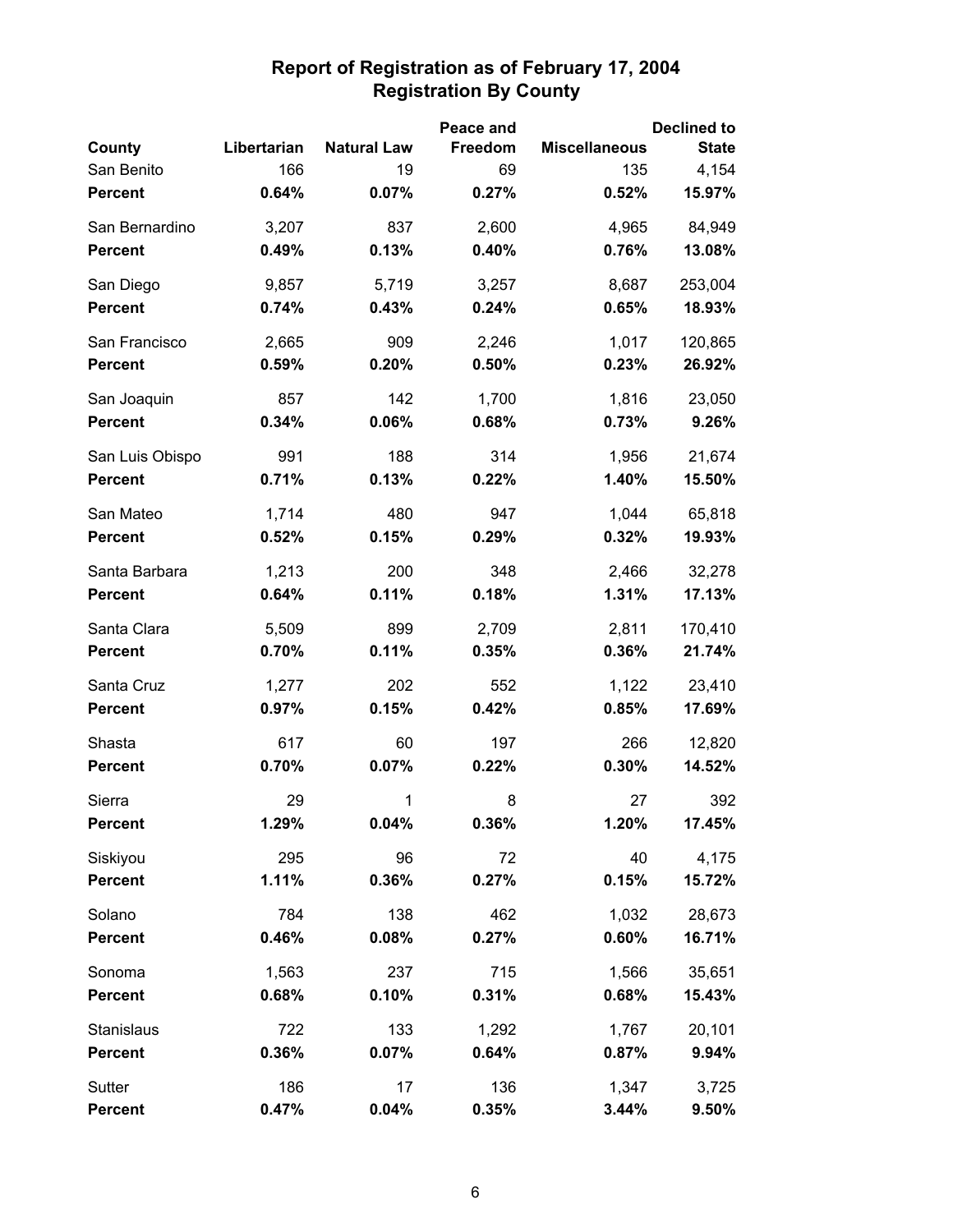|                    |                 |                   |                   |            | <b>American</b> |         |
|--------------------|-----------------|-------------------|-------------------|------------|-----------------|---------|
| County             | <b>Eligible</b> | <b>Registered</b> | <b>Democratic</b> | Republican | Independent     | Green   |
| Tehama             | 39,951          | 28,578            | 10,193            | 12,694     | 1,106           | 136     |
| <b>Percent</b>     |                 | 71.53%            | 35.67%            | 44.42%     | 3.87%           | 0.48%   |
| Trinity            | 10,368          | 7,586             | 2,819             | 3,125      | 250             | 125     |
| <b>Percent</b>     |                 | 73.17%            | 37.16%            | 41.19%     | 3.30%           | 1.65%   |
| Tulare             | 216,296         | 131,073           | 46,840            | 64,126     | 2,864           | 519     |
| <b>Percent</b>     |                 | 60.60%            | 35.74%            | 48.92%     | 2.19%           | 0.40%   |
| Tuolumne           | 38,334          | 30,999            | 11,782            | 13,632     | 835             | 298     |
| <b>Percent</b>     |                 | 80.87%            | 38.01%            | 43.98%     | 2.69%           | 0.96%   |
| Ventura            | 503,027         | 366,486           | 138,432           | 154,583    | 7,617           | 3,445   |
| <b>Percent</b>     |                 | 72.86%            | 37.77%            | 42.18%     | 2.08%           | 0.94%   |
| Yolo               | 120,705         | 81,960            | 38,428            | 24,322     | 1,637           | 1,815   |
| <b>Percent</b>     |                 | 67.90%            | 46.89%            | 29.68%     | 2.00%           | 2.21%   |
| Yuba               | 39,811          | 26,006            | 9,297             | 11,368     | 921             | 178     |
| <b>Percent</b>     |                 | 65.32%            | 35.75%            | 43.71%     | 3.54%           | 0.68%   |
| <b>State Total</b> | 21,887,894      | 15,091,160        | 6,518,631         | 5,364,832  | 291,055         | 157,749 |
| <b>Percent</b>     |                 | 68.95%            | 43.20%            | 35.55%     | 1.93%           | 1.05%   |